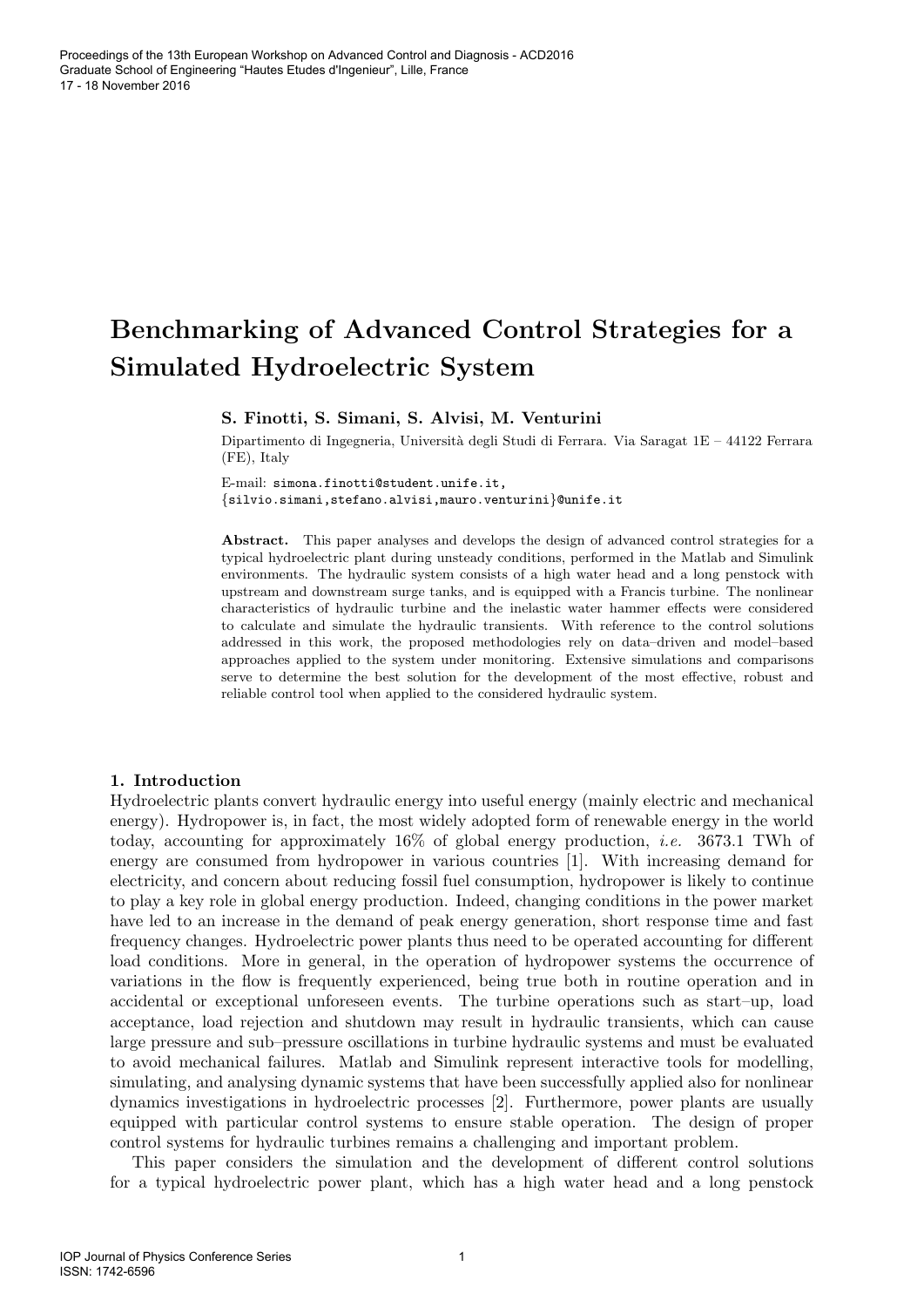with upstream and downstream surge tanks, and is equipped with a Francis turbine [3]. In the proposed control systems, an electric servomotor is used as a governor. The nonlinear characteristics of hydraulic turbine and the inelastic water hammer effect were considered to calculate and simulate hydraulic transients. The hydraulic system is described by a nonlinear model, therefore, most of compensation schemes use conventional controllers like on– off strategies, including standard PID regulators for their relative simplicity. However, these controllers do not always produce fast response and suffer the problem of high overshoot and large settling time. Moreover, the tuning of the conventional controllers can be difficult [2]. To this aim, Artificial Intelligence (AI) has been applied to control designs due to substantial advantages of applicability to nonlinear systems with unknown or partially known dynamics [4].

In the last years, AI based methods, namely, Fuzzy Logic (FL), Adaptive Neuro–Fuzzy Inference System (ANFIS), Artificial Neural Network (ANN) and Model Predictive Controllers (MPC) have been considered [5, 6, 4]. When used for fault diagnosis and fault tolerant control purpose, some of these controllers have advantages compared to conventional ones, as shown by the same authors  $e.q.$  in [7, 8, 9].

Regarding classic compensation strategies applied to hydroelectric systems, several methodologies have been proposed in the literature [10]. They can use optimal control theory [11] or intelligent approaches [12].

The contribution of the paper consists of analysing different control designs already considered by the same authors in [8, 9] but for fault diagnosis and fault tolerant control with application to the simulated hydraulic system described in [7]. Moreover, the simulations and the comparisons with the achieved performances that have been implemented in the Matlab and Simulink environments serve to define the most viable and practical control tool when applied to the considered hydroelectric model. On the other hand, the proposed design tools are fundamental for the assessment, the verification and the validation of the considered control strategies in connection with the most important features of the hydroelectric system.

The paper is organised as follows. The mathematical model of the hydroelectric system is summarised in Section 2. Section 3 analyses the proposed control methods. The achieved results are summarised in Section 4. Comparisons among the different control methods and their performances with respect to measurements and modelling errors are also investigated and discussed. Finally, Section 6 concludes the paper by summarising the main achievements of the work, and providing some suggestions for further research topics.

# 2. Hydroelectric System

The hydroelectric power plant considered in this work is described in detail in [7]. It consists of a reservoir with water constant level, an upstream water tunnel, an upstream surge tank, a penstock, a downstream surge tank, and a downstream tail water tunnel. Finally, a tail water lake has water constant level.

The expressions (1) and (2) represent the non–dimensional flow rate and water pressure in terms of the corresponding relative deviations:

$$
\frac{Q}{Q_r} = 1 + q \tag{1}
$$

$$
\frac{H}{H_r} = 1 + h \tag{2}
$$

where q is the flow rate relative deviation, h the water pressure relative deviation,  $Q_r$  and  $H_r$  the rated flow rate and the rated water pressure, respectively. With reference to a pressure water supply system, the Newton's second law for a fluid element inside a tube and the conservation mass law for a control volume, which accounts for water compressibility and tube elasticity, can be written. Under the assumption that the penstock is short or medium in length, water and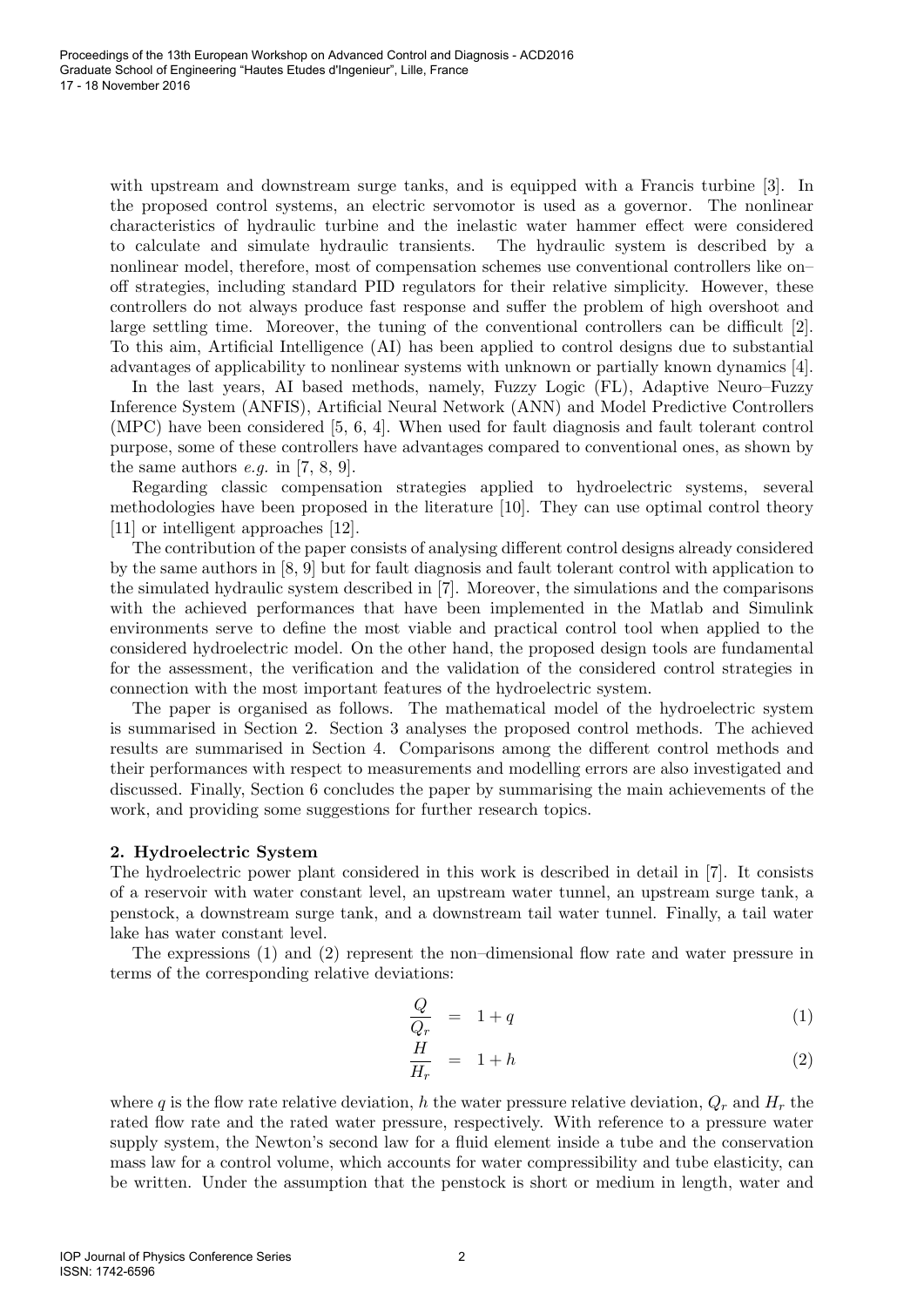pipeline can be considered incompressible and rigid, respectively. Therefore, (3) considers only the inelastic water hammer effect:

$$
\frac{h}{q} = -T_w s - H_f \tag{3}
$$

where s is the derivative operator. Under this assumption, the expression  $(3)$  represents the flow rate deviation and the water pressure deviation transfer functions for a simple penstock, where  $H_f$  is the hydraulic loss and  $T_w$  is the water inertia time:

$$
T_w = \frac{L Q_r}{g A H_r} \tag{4}
$$

depending on the penstock length L, the rated flow rate  $Q_r$ , the gravity acceleration g, the cross–section area A, and the rated water pressure  $H_r$ .

Regarding the Francis turbine described in [7], the second order polynomial curve (5) relates the non–dimensional water flow rate  $Q/Q_r$  to the non–dimensional rotational speed  $n/n_r$ . The non–dimensional parameter G (varying in the range between 0 and  $100\%$ ) represents the turbine wicked gate opening.

$$
\frac{Q}{Q_r} = G \left[ a_1 \left( \frac{n}{n_r} \right)^2 + b_1 \left( \frac{n}{n_r} \right) + c_1 \right] = f_1(n, G) \tag{5}
$$

The non–dimensional turbine torque  $M$  in (6) is a function of the water flow rate  $Q$ , the water pressure  $H$ , and the rotational speed n. According to the relation (5), the turbine torque M is a function of the water flow rate  $Q$ , the rotational speed  $n$  and wicked gate opening  $G$ .

$$
\frac{M}{M_r} = \frac{\frac{Q}{Q_r} \frac{H}{H_r}}{\frac{n}{n_r}} = f_2\left(Q, n, G\right) \tag{6}
$$

Finally, the relations (7) and (8) express all the non–dimensional parameters for the turbine in terms of the corresponding relative deviations.

$$
\frac{n}{n_r} = 1 + x \tag{7}
$$

$$
G = 1 + y \tag{8}
$$

where  $q_t$  represents the turbine flow rate relative deviation,  $h_t$  the turbine water pressure relative deviation,  $x$  the turbine speed relative deviation, and  $y$  the wicket gate servomotor stroke relative deviation. Note that, since G varies in the range  $0\% - -100\%$ , the definition of (8) makes y vary in the range between −1 and 0.

If the generator unit supplies an isolated load, then the dynamic process of the generator unit considering the load characteristic is represented as [7]:

$$
\frac{x}{m_t - m_{g0}} = \frac{1}{T_a s + e_g} \tag{9}
$$

where  $m_{q0}$  is the load torque,  $T_a$  the generator unit mechanical time, and  $e_q$  the load self– regulation factor. The relationship between the control signal  $u$  and the wicket gate servomotor stroke  $y$  is thus expressed by means of a first–order model:

$$
\frac{y}{u} = \frac{1}{T_y s + 1} \tag{10}
$$

where  $T_y$  is the wicket gate servomotor response time.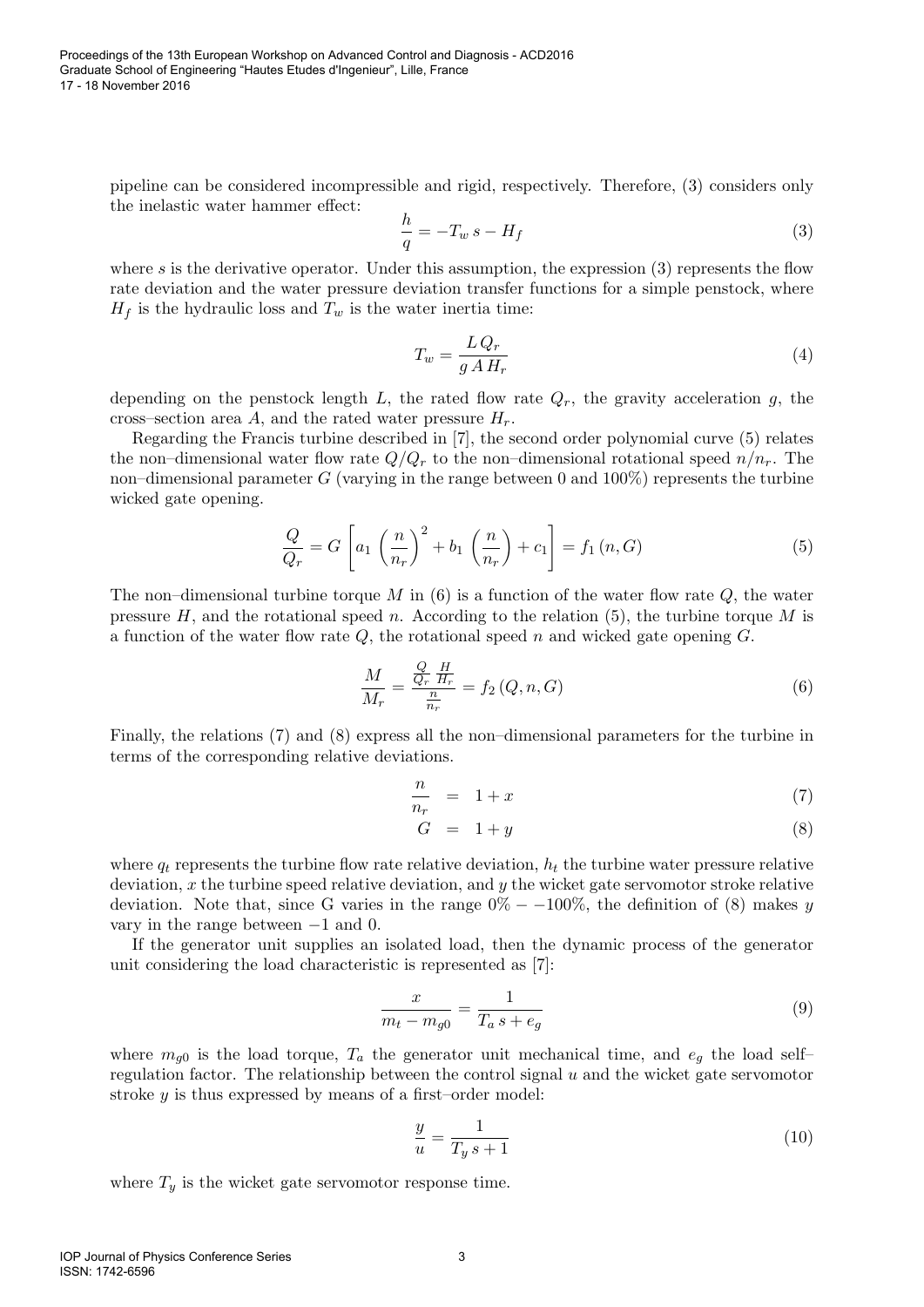## 3. Control Scheme Design

The general description of the dynamic model of the hydroelectric system can be represented by the nonlinear dynamic function  $\mathcal{F}$ :

$$
u(t) = \mathcal{F}\left(x(t)\right) \tag{11}
$$

where  $x$  is the process output,  $u$  represents the control input, and  $t$  is the time. The control strategy applied to the system should determine the control input  $u(t)$  such that the controlled process output  $x(t)$  is able to track a given reference or set–point  $r(t)$ .

It can be shown that a continuous–time linearised state–space description of the hydroelectric system can be described by the model (12):

$$
\begin{cases}\n\dot{x}_s(t) = A_s x_s(t) + B_s u(t) \\
x(t) = C_s x_s(t)\n\end{cases} \tag{12}
$$

where  $x_s \in \mathbb{R}^6$  represents the state–space vector for the hydroelectric model described in Section 2. The matrices  $A_s$ ,  $B_s$  and  $C_s$  of the state–space model have appropriate dimensions. With reference to the model of Eq.  $(12)$ , the monitored output  $x(t)$  represents the turbine speed relative deviation, whilst the control variable is  $u(t)$  that is applied to the servomechanism for actuating the wicket gate servomotor stroke relative deviation  $y$  according to Eq. (10).

This paper recalls different control strategies including the standard PID controller as well as AI techniques, such as fuzzy logic, adaptive, model predictive controllers, which are used for the regulation of the hydroelectric system. These methodologies are briefly outlined in the following subsections.

#### 3.1. Standard PID Controller

Standard PID regulators are the most commonly used feedback controllers for industrial processes. The control logic is based on the computation of the error  $e(t)$  between the desired and the measured values of the output, i.e.  $e(t) = r(t) - x(t)$ , which is fed back to the system after proportional, integral and derivative operations. In this way, the continuous–time control law of the PID regulator is described by Eq. (13):

$$
u(t) = K_p e(t) + K_i \int_0^t e(\tau) d\tau + K_d \frac{de(t)}{dt}
$$
\n(13)

where  $K_p$ ,  $K_i$ ,  $K_d$  are the PID proportional, integral, and derivative gains. The optimal selection of this gains is performed by using the automatic tuning algorithm in the Simulink environment that balances the performance (response time) and the robustness (stability margins) of the controlled system [13].

The PID automatic tuning Simulink toolbox uses the linearised model (12) of the hydroelectric system.

#### 3.2. Fuzzy Controller

Fuzzy Logic Controllers (FLCs) are extensively used in processes where the system dynamics are either very complex or exhibit highly nonlinear characteristics. The controller design approach relies on the identification of transparent rule–based Takagi–Sugeno (TS) fuzzy models using an Adaptive Neuro–Fuzzy Inference System (ANFIS) tool implemented in the Simulink toolbox. The same authors have already proposed the use of fuzzy regulators for the problem of the fault tolerant control design as shown in [8, 9].

The TS fuzzy model consists of a set of rules  $R_i$ , where the consequents are deterministic functions  $f_i$ :

$$
R_i: IF\,x\,is\,A_i\,THEN\,u_i = f_i(x) \tag{14}
$$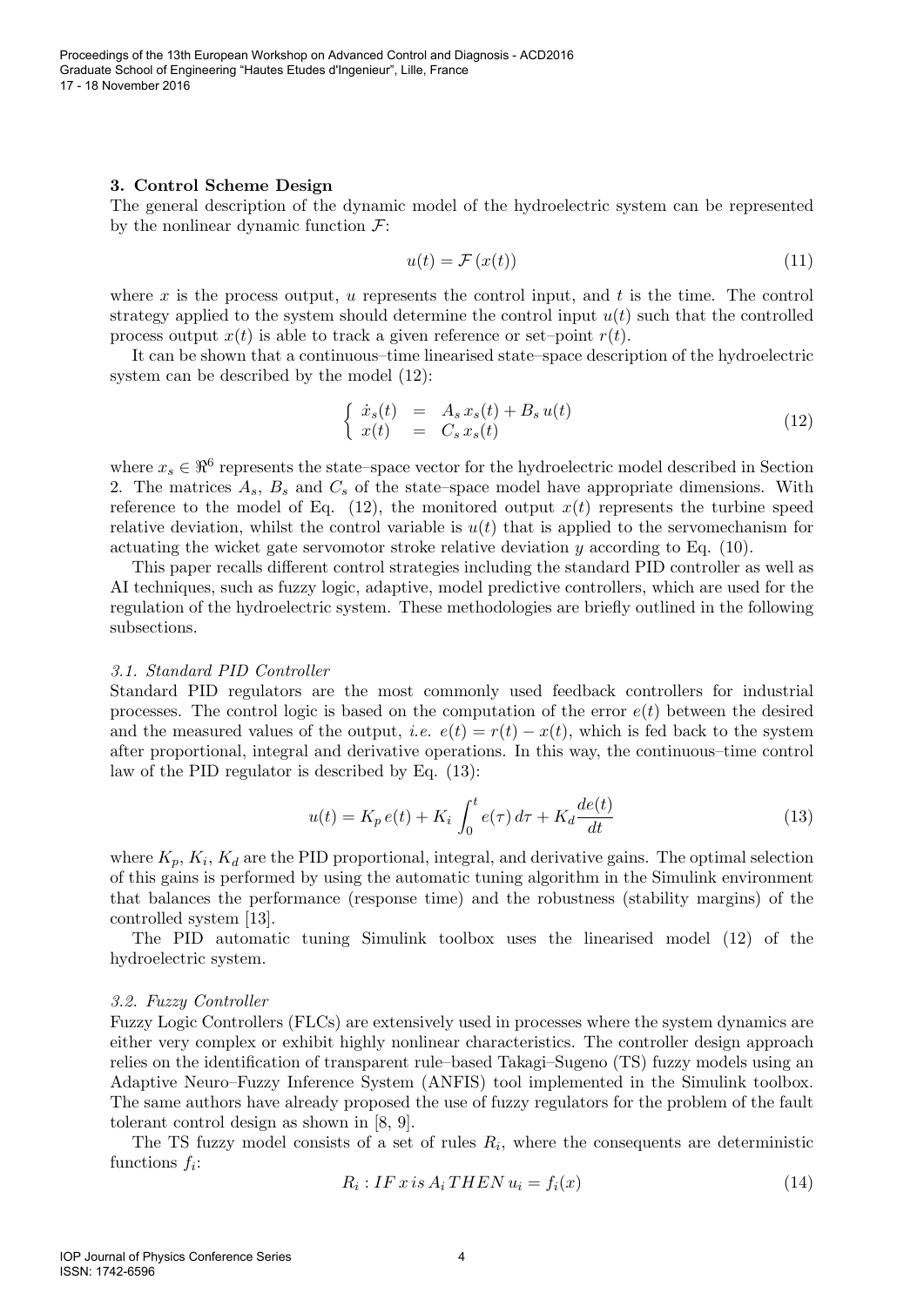with  $i = 1, 2, ..., K$  and K is the number of clusters or rules of the rule–based system, x represents the input vector of the *antecedent* variables, and  $u_i$  describes the *consequent* output.  $A_i$  represents the antecedent fuzzy set of the *i*-th rule, defined by its (multivariable) membership function  $\mu_{A_i}(x) \to [0, 1]$  The function  $f_i$  is represented by suitable parametric models, whose structure remains equal in all rules, whilst the parameters can vary. A parametrisation in affine form is usually exploited, and described by Eq. (15):

$$
u_i = a_i x + b_i \tag{15}
$$

where the vector  $a_i$  and the scalar  $b_i$  are the *i*-th submodel parameters. The vector x contains a suitable number  $n$  of delayed samples of the model inputs and output. In this way, the product  $a_i x$  represents an Auto–Regressive eXogenous (ARX) parametric dynamic model of order n.

The final output  $u$  of the TS fuzzy model is the weighted average of all rule outputs, computed as:

$$
u = \frac{\sum_{i=1}^{K} \mu_{A_i}(x) y_i(x)}{\sum_{i=1}^{K} \mu_{A_i}(x)}
$$
(16)

The modelling approach used by ANFIS is similar to many system identification techniques. First, the TS fuzzy model structure described by the its order  $n$ , the form of the membership functions  $\mu_{A_i}$  and the number of clusters K are hypothesised. Next, the input–output data are used by ANFIS for training the TS model according to a chosen error criterion, thus determining the optimal values of the controller parameters  $a_i$  and  $b_i$  [5].

The paper considers also an alternative approach to ANFIS for the derivation of the controller fuzzy model, which is represented by the Fuzzy Modelling and Identification (FMID) toolbox developed in the Matlab environment [5]. Also in this case, the estimation of the controller prototype relies on the identification of rule–based fuzzy models and using the input–output data acquired from the controlled process. This method exploits Takagi–Sugeno fuzzy models and employs the Gustafson–Kessel clustering method to divide the data into subsets with a common local linear (affine) behaviour [5].

The identified fuzzy controller is thus obtained by selecting an proper model structure  $n$  and a number of clusters K. The FMID toolbox provides the parameters  $a_i$ ,  $b_i$  and the estimation of the membership functions  $\mu_{A_i}$  of the optimal controller minimising the tracking error  $e(t)$ .

Note finally that the fuzzy controller in the form of Eq. (16) is described by a discrete–time input–output model, which is connected to the controlled continuous–time nonlinear system of Eq. (11) using Digital–to–Analog  $(D/A)$  and Analog–to-Digital  $(A/D)$  converters.

#### 3.3. Linear Adaptive Controller

The adaptive control method exploited in this paper is based on the on–line identification of a second order discrete–time transfer function of an ARX time–varying model in the form:

$$
G(z) = \frac{b_1 z^{-1} + b_2 z^{-2}}{1 + a_1 z^{-1} + a_2 z^{-2}}
$$
\n(17)

whose parameters are recursively estimated at each sampling time  $t_k = kT$ , with  $k =$  $1, 2, \ldots, N, N$  the number of samples, and T the sampling interval. z represents the unit advance operator. The parameters in (17) are estimated using the Recursive Least–Square Method (RLSM) with directional forgetting factor [13]. The same authors have proposed similar approaches but for fault tolerant control applications, as shown in [8].

The synthesis of the adaptive control law is derived using a modified Ziegler–Nichols criterion, in the form of Eq. (18):

$$
u_k = q_0 e_k + q_1 e_{k-1} + q_2 e_{k-2} + (1 - \gamma) u_{k-1} + \gamma u_{k-2}
$$
\n
$$
(18)
$$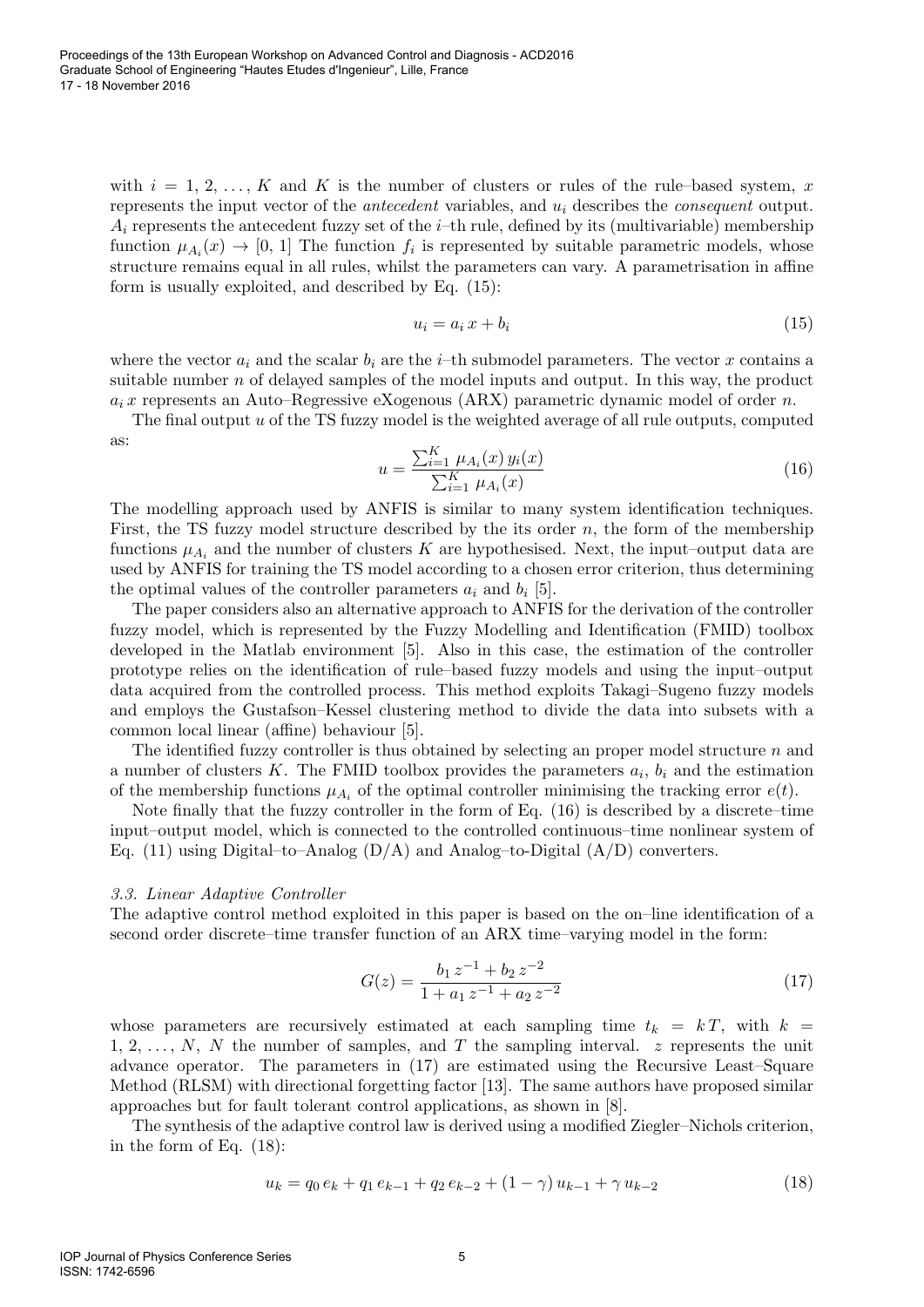where  $e_k$  is the tracking error  $e(t)$  at the sampling time  $t_k$ ,  $u_k$  the control signal  $u(t)$  at the sampling time  $t_k$ , whilst  $q_0, q_1, q_2$ , and  $\gamma$  are the time–varying controller parameters, which are calculated by solving a Diophantine equation that leads to the following relations [13]:

$$
q_0 = \frac{1}{b_1} \left( d_1 + 1 - a_1 - \gamma \right), \ \gamma = q_2 \frac{b_2}{a_2}
$$
  
\n
$$
q_1 = \frac{a_2}{b_2} - q_2 \left( \frac{b_1}{b_2} - \frac{a_1}{a_2} + 1 \right), \ q_2 = \frac{s_1}{r_1}
$$
\n(19)

where  $r_1 = (b_1 + b_2) (a_1 b_2 b_1 - a_2 b_1^2 - b_2^2)$  and  $s_1 = a_2 ((b_1 + b_2) (a_1 b_2 - a_2 b_1) + b_2 (b_1 d_2 - b_2 d_1 - b_2)).$ It is assumed that the final closed loop model has a behaviour similar to a second–order continuous time system with characteristic polynomial  $s^2 + 2 \delta \omega s + \omega^2$ , where  $\delta$  and  $\omega$ represent its damping factor and natural frequency, respectively. In this case, if  $\delta \leq 1$ , represent its damping ractor and natural frequency<br>  $d_1 = -2 e^{-\delta \omega T} \cos \left( \omega T \sqrt{1 - \delta^2} \right)$  and  $d_2 = e^{-2 \delta \omega T}$ .

Both the on–line identification procedure and the adaptive controller parameter computation are implemented in the self–tuning controller Simulink library [13]. In this way, the sampled output  $y_k$  of the time–varying ARX model (17) should follow the sampled reference signal  $r_k$ when regulated by the control law (18).

Note finally that, also in this case, the adaptive controller (18) is connected to the continuous– time nonlinear system  $(11)$  using the D/A and A/D converters.

#### 3.4. Model Predictive Control

Model Predictive Control (MPC) relies on dynamic models of the process, most often linear models obtained by system identification or linearisation of a nonlinear plant. The main advantage of MPC is the fact that it allows the current sampling time to be optimised, while keeping future sampling times in account. This is achieved by optimising a finite time–horizon, but only implementing the current sampling time. MPC has the ability to anticipate future events and can take control actions accordingly. PID controllers do not have this predictive ability. MPC is nearly universally implemented as a digital control.

MPC is based on iterative, finite–horizon optimisation of the plant model. At the sample  $k$  $(k = 1, 2, ..., N)$  the current plant output is sampled and a cost minimising control strategy is computed (via a numerical minimisation algorithm) for a relatively short time horizon in the future:  $[k, k + N_p]$ . Specifically, an online calculation is used to explore state trajectories that emanate from the current state and find (via the solution of Euler–Lagrange equations) a cost–minimising control strategy until time  $k + N_p$ . Only the first step of the control strategy is implemented, then the plant state is sampled again and the calculations are repeated starting from the new current state, yielding a new control and new predicted state path. The prediction horizon keeps being shifted forward and for this reason MPC is also called receding horizon control. The same authors have recently proposed a similar approach, but for the fault tolerant control problem, as shown in [14].

An example of a cost function  $J$  for optimisation is given by:

$$
J = \sum_{k}^{k+N_p} w_{x_k} (r_k - x_k)^2 + \sum_{k}^{k+N_c} w_{u_k} \Delta u_k^2
$$
 (20)

where  $w_{x_k}$  the weighting coefficient reflecting the relative importance of the monitored output  $x_k$ , and  $w_{u_k}$  the weighting coefficient penalising relative big changes in  $u_k$ , with  $\Delta u_k = u_k - u_{k-1}$ .  $N_p$  represents the prediction horizon, whilst  $N_c$  the control horizon.

Note finally that the discrete–time MPC design is performed by using the MPC toolbox in the Simulink environment, which computes a linearisation of the hydroelectric nonlinear model (12). The discrete–time MPC is thus connected to the continuous–time nonlinear system of Eq.  $(11)$  using the D/A and the A/D converters. The MPC Simulink toolbox uses the linearised model (12) of the hydroelectric system.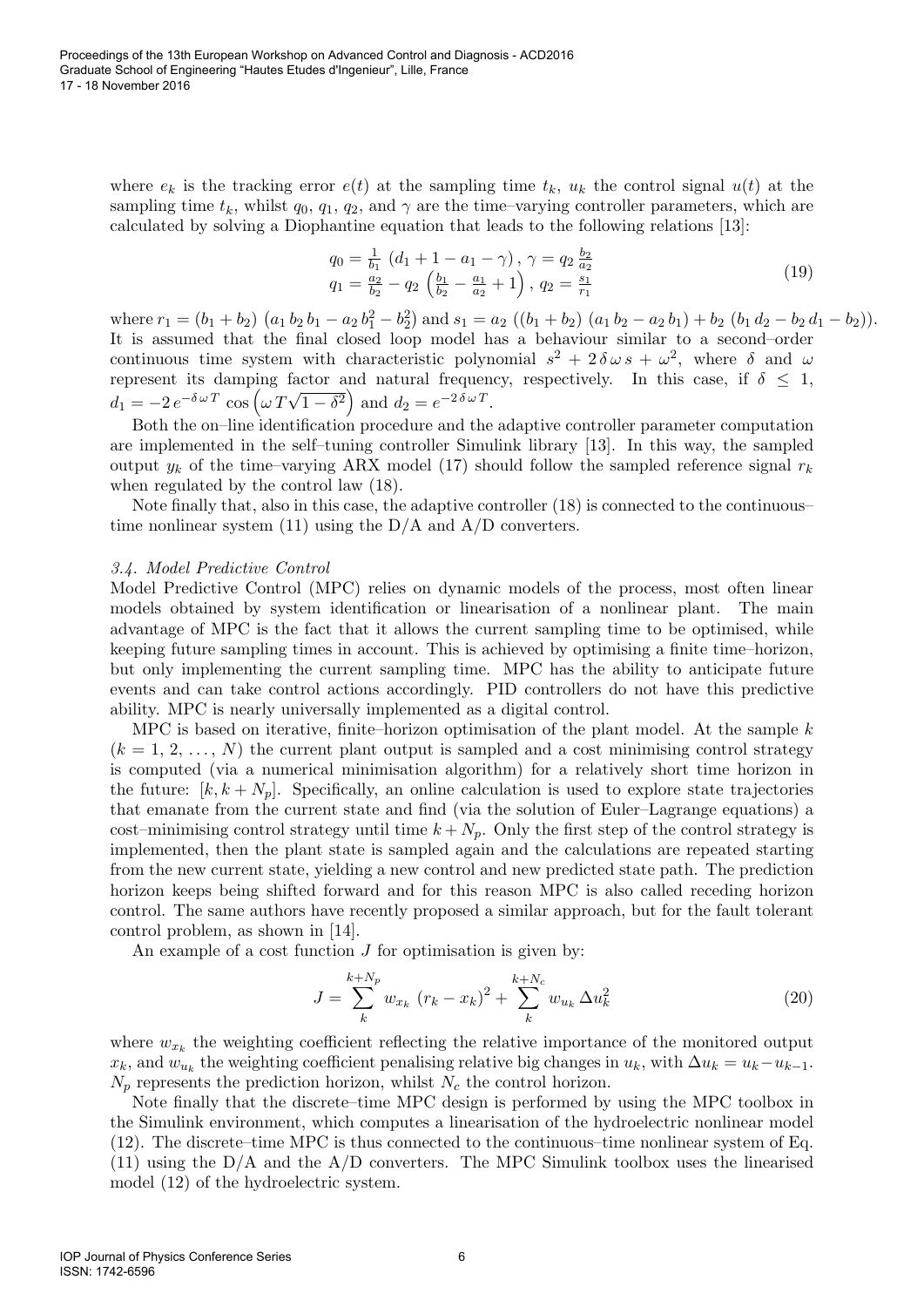## 4. Results

This study exploits the 4 different control methods described in the previous subsections to regulate the output of the hydroelectric nonlinear system. The simulations are performed in the Simulink environment and the toolboxes described above. The achieved results are compared in terms of settling time  $T_s$ , maximum overshoot  $S\%$  and the percent Normalised Sum of Squared Errors (NSSE), defined as:

$$
NSSE\% = 100 \sqrt{\frac{\sum_{k=1}^{N} (r_k - x_k)^2}{\sum_{k=1}^{N} r_k^2}}
$$
(21)

where  $r_k$  and  $x_k$  represent the samples of the continuous–time signals  $r(t)$  and  $x(t)$ , respectively. The simulation model with two surge tanks and a Francis turbine described in Section 2 allows the simulation of the behavoir of a hydroelectric power plant in the presence of large hydraulic transients after full load rejection  $m_{q0}$ . Usually, the most severe hydraulic transients will happen after full load rejection. Therefore, all of these simulations are performed on full load rejection operating conditions.

The standard control strategy for hydroelectric systems can use a classic PID regulator, whose complete structure has been recalled in Section 3.1. The optimal proportional and integral gains are determined using the automatic PID tuning procedure and settled to  $K_p = 0.6567$ ,  $K_i = 0.4468$ ,  $K_d = 1.6567$ . This issue was already addressed by the same authors in [7]. The turbine speed governor plays a very important role in hydraulic transients caused by load changes. As already remarked, the classic PID controller proposed earlier in [2] required an optimal tuning of its gains, and in this way only the dynamic performance of the generator unit can be improved. Moreover, in order to get the best dynamic performance, it is necessary to set different optimal PID gains on different operating conditions for turbine speed governor.

The controller capabilities have been assessed in simulation by considering different load torque  $m_{q0}$  values, which represent the turbine start–up and shutdown conditions. In particular, the start–up phase is assumed to last 300 s (due to the large size of the considered Francis turbine), while the shutdown maneuver takes just 30 s, to simulate an unplanned emergency shutdown.

## 4.1. PID Controller Results

As an example, the results summarised in Fig. 1 show that the PID governor of Eq. (13), whose parameters were optimised according to the PID autotuning Simulink toolbox, is able to keep the relative deviation of the rotational speed null  $(r(t) = 0, i.e.$  the rotational speed constant) in steady–state conditions. Its performances are better than the standard PID regulator designed in [2].

In the following, the suggested PID controller, with automatic tuning, together with the classic PID governor, have been implemented and compared in the Matlab and Simulink environments. Regarding the standard PID governor parameters in Eq. (13), they were selected as  $K_p = 1.0$ ,  $K_i = 0.2$ ,  $K_d = 1.0$ , as described in [2]. On the other hand, the PID governor with automatic tuning will be used as reference controller and compared to the remaining control strategies proposed in this work.

Fig. 1 shows the turbine speed relative deviations x when the load torque  $m_{q0}$  changes in start–up and shutdown conditions. The hydroelectric system output is controlled by the continuous–time PID regulator, as shown in Fig. 1.

Table 1 summarises the achieved results in terms of  $NSSE\%$ , the per–cent undershoot  $s\%$ , overshoot  $S\%$  and the settling time  $T_s$  for different values of the load torque  $m_{q0}$ . According to these simulation results, good properties of the proposed autotuning PID controller are highlighted, and they are better than the PID governor [2]. In fact, the autotuning design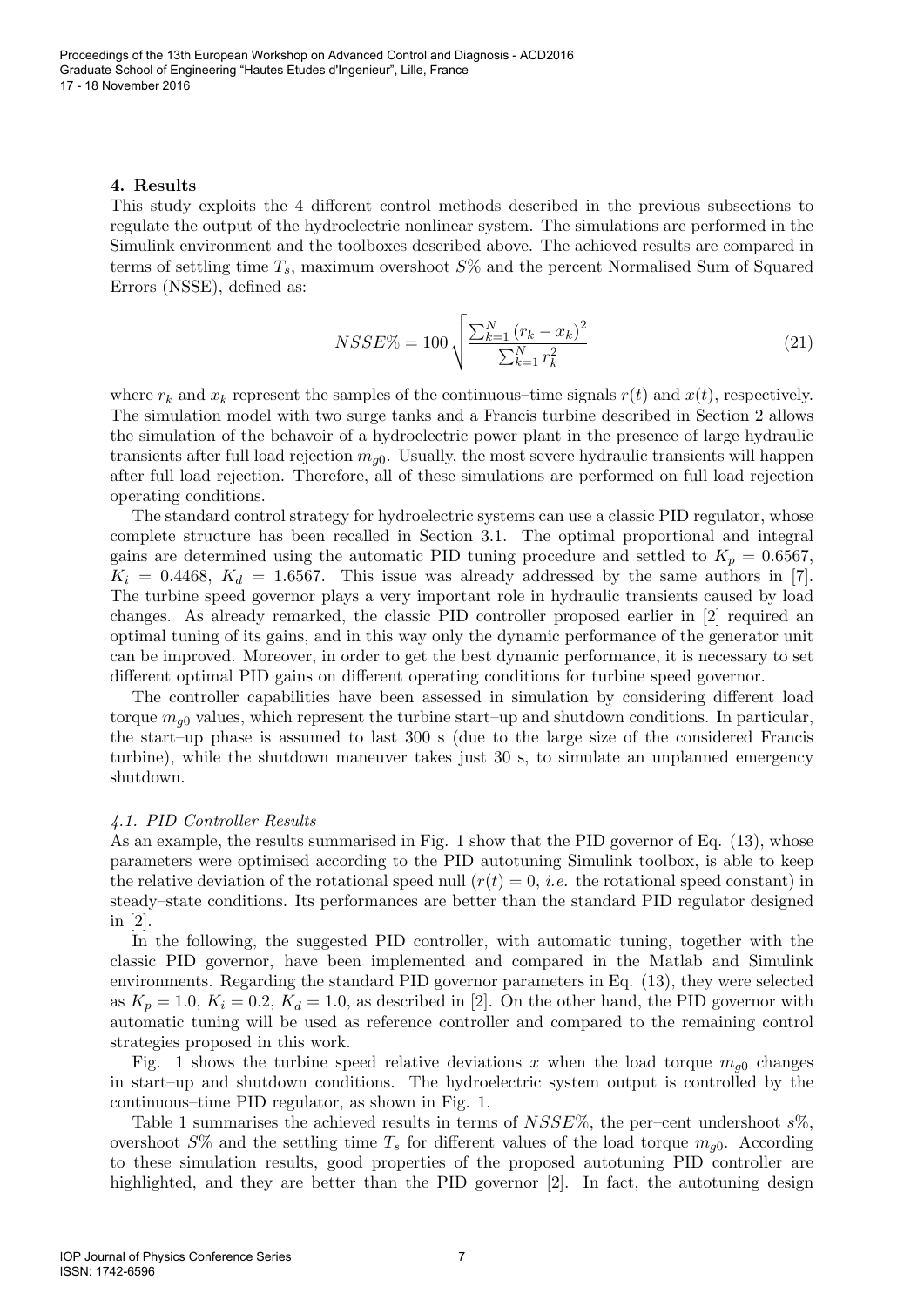

Figure 1. (a) block diagram of the hydroelectric system compensated by the PID regulator with automatic tuning and (b) controlled output.

is able to limit the effect of high–gains for the proportional and the integral contributions of the PID control. Some further comments can be drawn in general regarding the capability of these autotuning solutions. The NSSE values are considerably lower in case of significant transient maneuvers *(i.e.* start–up and shutdown). On the other hand, though always lower, the settling time  $T<sub>s</sub>$  is not significantly decreased and remains comparable to that obtainable by means of the PID [2]. This is probably due to the inherent dynamics of the simulated hydraulic systems. Similarly, the per–cent  $s\%$  and  $S\%$  are decreased in all cases by using the autotuning PID controller, and this effect is mainly highlighted when considering the most severe transients  $(i.e.$ start–up and shutdown).

Note that standard industrial controllers, such the PID recalled in Section 3.1, are quite simple and have the benefit of quite straightforward implementation. However, when applied to the control of hydroelectric systems, the control laws cannot be very efficient. Therefore, the use of more advanced controller solutions can be motivated.

## 4.2. Fuzzy Controller Results

With reference to the strategies described in Section 3.2, fuzzy identification is used to derive the models of the controllers by exploiting the so–called model reference control approach [15]. For this purpose, the PID regulator of Fig. 1 represents the reference controller for the generation of the data used by the identification strategy proposed described in Section 3.2. In this way, the fuzzy controller parameters are identified such that the performances in terms of tracking error  $e(t)$  are optimised.

In particular, with reference to the TS fuzzy controller derived with the ANFIS tool, a sampling interval  $T = 0.1s$  is exploited. Moreover, the fuzzy controller (16) uses a number  $K = 3$  of Gaussian membership functions, with a number of delayed inputs and output  $n = 1$ . The antecedent vector is thus  $x = [e_k, e_{k-1}, u_{k-1}]$ . The achieved performances of the controller obtained with the ANFIS tool are shown in Fig. 2.

Using the same data from the PID reference regulator, a second fuzzy controller (16) has been estimated using the FMID tool, with a number of clusters  $K = 3$ , a number of delays  $n = 2$ , and the antecedent vector  $x = [u_{k-1}, u_{k-2}, r_k, r_{k-1}, y_k, y_{k-1},]$ . The FMID tool also provides the optimal estimate of the shapes of the membership functions  $\mu_{A_i}$ . The implementation scheme and the achieved results are represented and compared in Fig. 2.

Fig. 2 highlights that both the fuzzy regulators perform better than the PID controller with autotuning. Also in this case, the settling times  $T_s$ , the maximum overshoot  $S\%$ , and the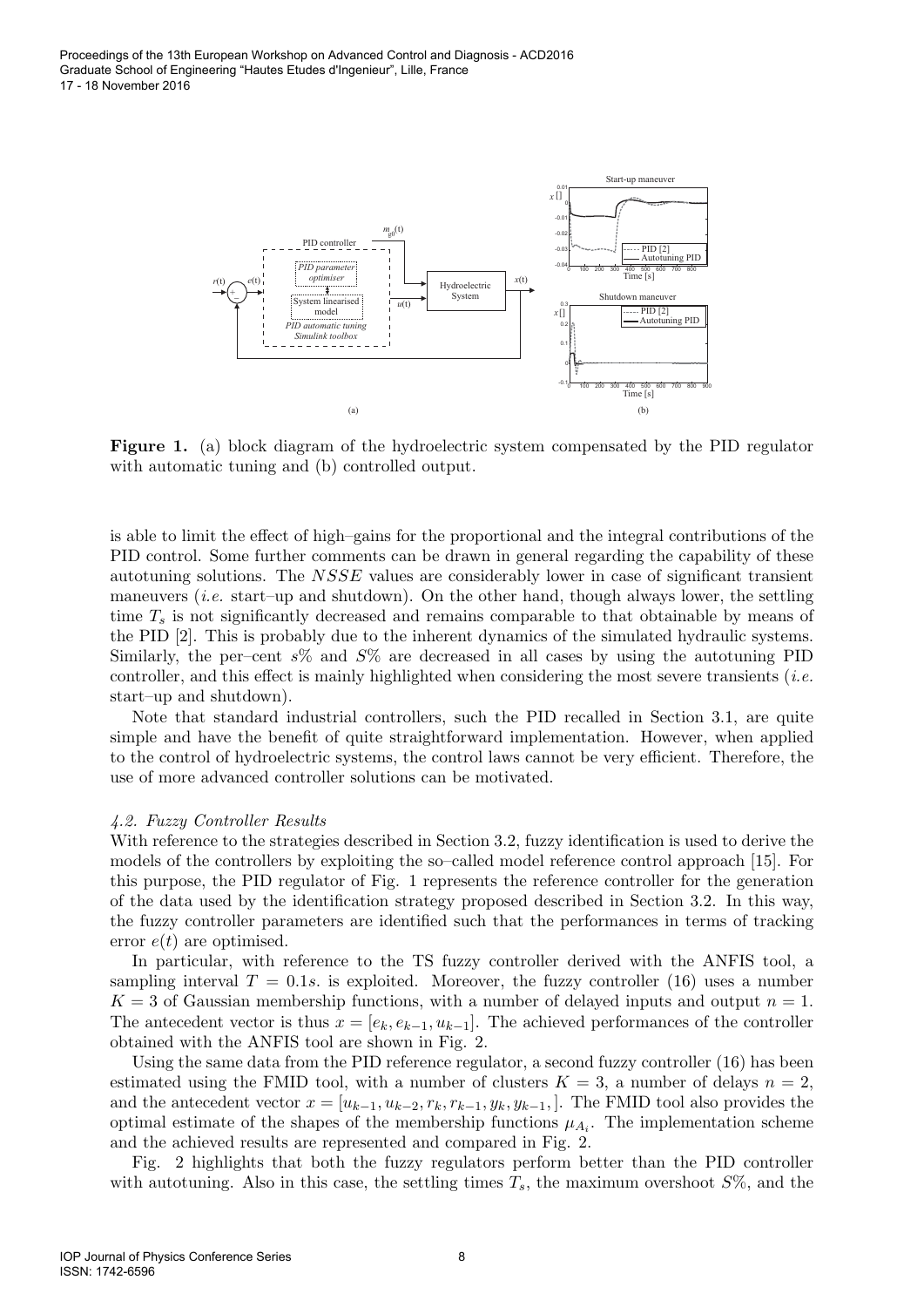

Figure 2. (a) block diagram of the hydroelectric system compensated by the fuzzy regulators and (b) controlled output.

NSSE% values are reported in Tab. 1, which are computed for the different fuzzy controllers. The simulation results also highlight better properties of the proposed the FMID controller with respect to the ANFIS one, which are motivated by the better capability and flexibility of the FMID tool [5].

## 4.3. Adaptive Controller Results

On the other hand, by considering the on–line procedure recalled in Section 3.3, Fig. 3 shows the tracking capabilities of the adaptive controller (18). Its time–varying parameters have been obtained via the relations (19) with the damping factor and the natural frequency  $\delta = \omega = 1$ . The adaptive controller implementation using the Self Tuning controller Simulink Library (STCSL) and the achieved results are reported Fig. 3.





Table 1 summarises the achieved results of the adaptive controller in terms of NSSE%, the per–cent undershoot  $s\%$ , overshoot  $S\%$  and the settling time  $T_s$  for different values of the load torque  $m_{q0}$ . According to these simulation results, good properties of the proposed adaptive controller are highlighted, and they are better than the autotuning PID governor.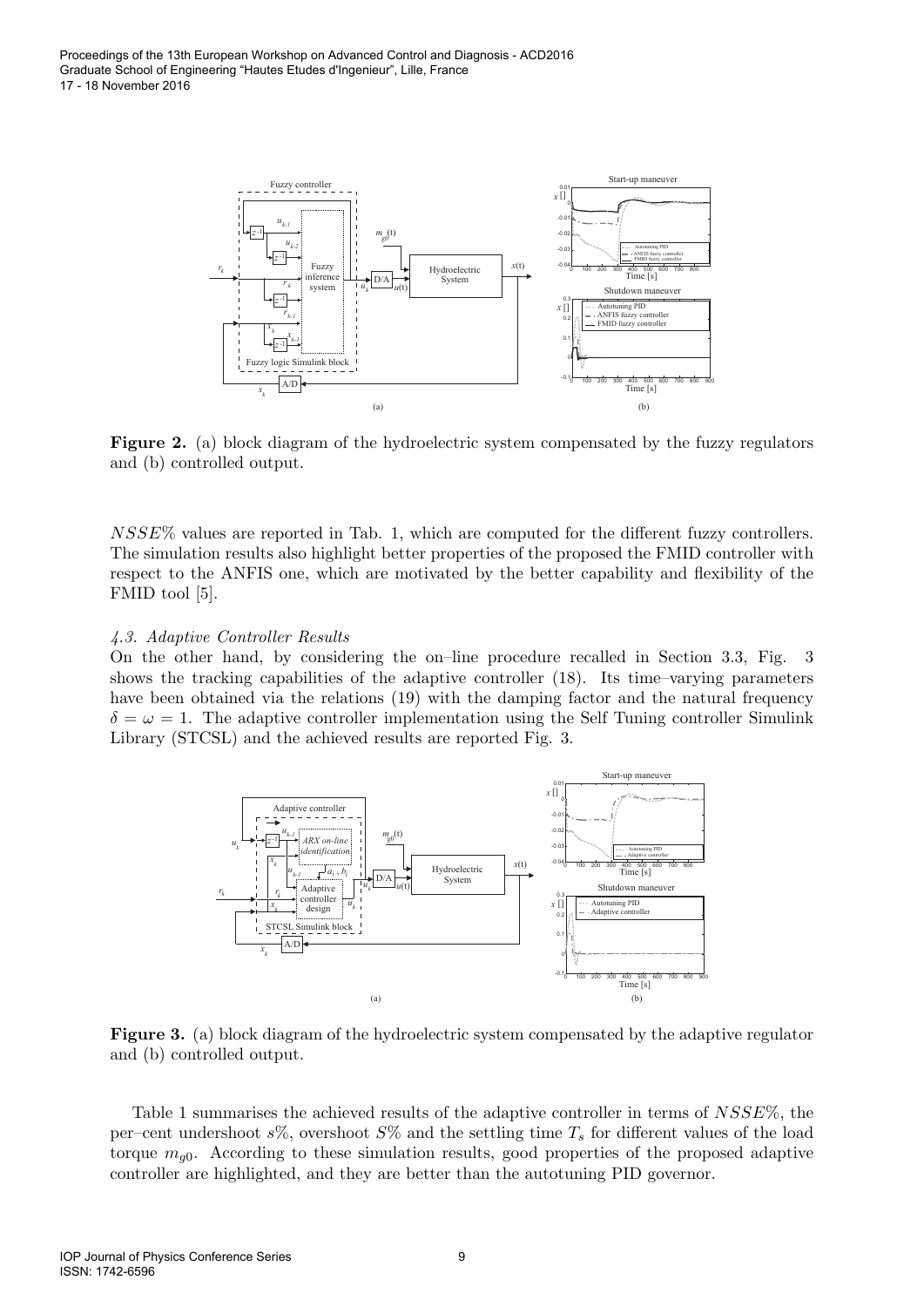## 4.4. MPC Results

Finally, with reference to the MPC strategy recalled in Section 3.4, the reference and the monitored output signals are depicted in Fig. 4 with its implementation.



Figure 4. (a) block diagram of the hydroelectric system compensated by the MPC law and (b) controlled output.

The results shown in Fig. 4 have been achieved by using a prediction horizon  $N_p = 10$  and a control horizon  $N_c = 2$ . The weighting parameters have been settled to  $w_{y_k} = 0.1$  and  $w_{u_k} = 1$ , in order to reduce abrupt changes of the control input. Finally, the MPC strategy performance is summarised in Table 1.

## 4.5. Quantitative Comparison of the Advanced Control Strategies

In order to provide a comparison of the performances obtained by the considered control solutions, Table 1 summarises the achieved results for different values of the load torque.

| Controller Type     | $m_{q0}$ | $NSSE\%$ | $T_{s}$ | $s\%$    | $S\%$    |
|---------------------|----------|----------|---------|----------|----------|
| PID [2]             | $+100\%$ | $1.86\%$ | 725.59s | $3.15\%$ | $0.32\%$ |
|                     | $-100%$  | 3.34%    | 76.05s  | $5.66\%$ | 20.73%   |
| Autotuning PID      | $+100\%$ | $0.62\%$ | 701.36s | $0.96\%$ | 0.12%    |
|                     | $-100\%$ | $1.38\%$ | 54.08s  | 1.19%    | 5.76%    |
| <b>Fuzzy ANFIS</b>  | $+100\%$ | 0.21%    | 525.59s | 3.15%    | $0.32\%$ |
|                     | $-100\%$ | 0.18%    | 76.05s  | $5.66\%$ | 20.73%   |
| <b>Fuzzy FMID</b>   | $+100\%$ | 0.17%    | 501.36s | $0.96\%$ | 0.12%    |
|                     | $-100%$  | $0.12\%$ | 54.08s  | 1.19%    | 5.76%    |
| Adaptive controller | $+100\%$ | $0.32\%$ | 601.36s | $0.76\%$ | $0.09\%$ |
|                     | $-100%$  | 0.78%    | 22.08s  | $0.58\%$ | 2.31\%   |
| MPC scheme          | $+100\%$ | $0.29\%$ | 581.23s | $0.64\%$ | $0.08\%$ |
|                     | $-100\%$ | $0.67\%$ | 19.98s  | $0.49\%$ | $1.99\%$ |

**Table 1.** NSSE%,  $T_s$ ,  $s\%$ , and  $S\%$  for the considered control solutions.

Note that the MPC regulator leads to the best values of settling time and maximum overshoot, as its parameters are automatically tuned in the Simulink environment in order to optimise the MPC cost function of Eq. (20), as recalled in Section 3.4.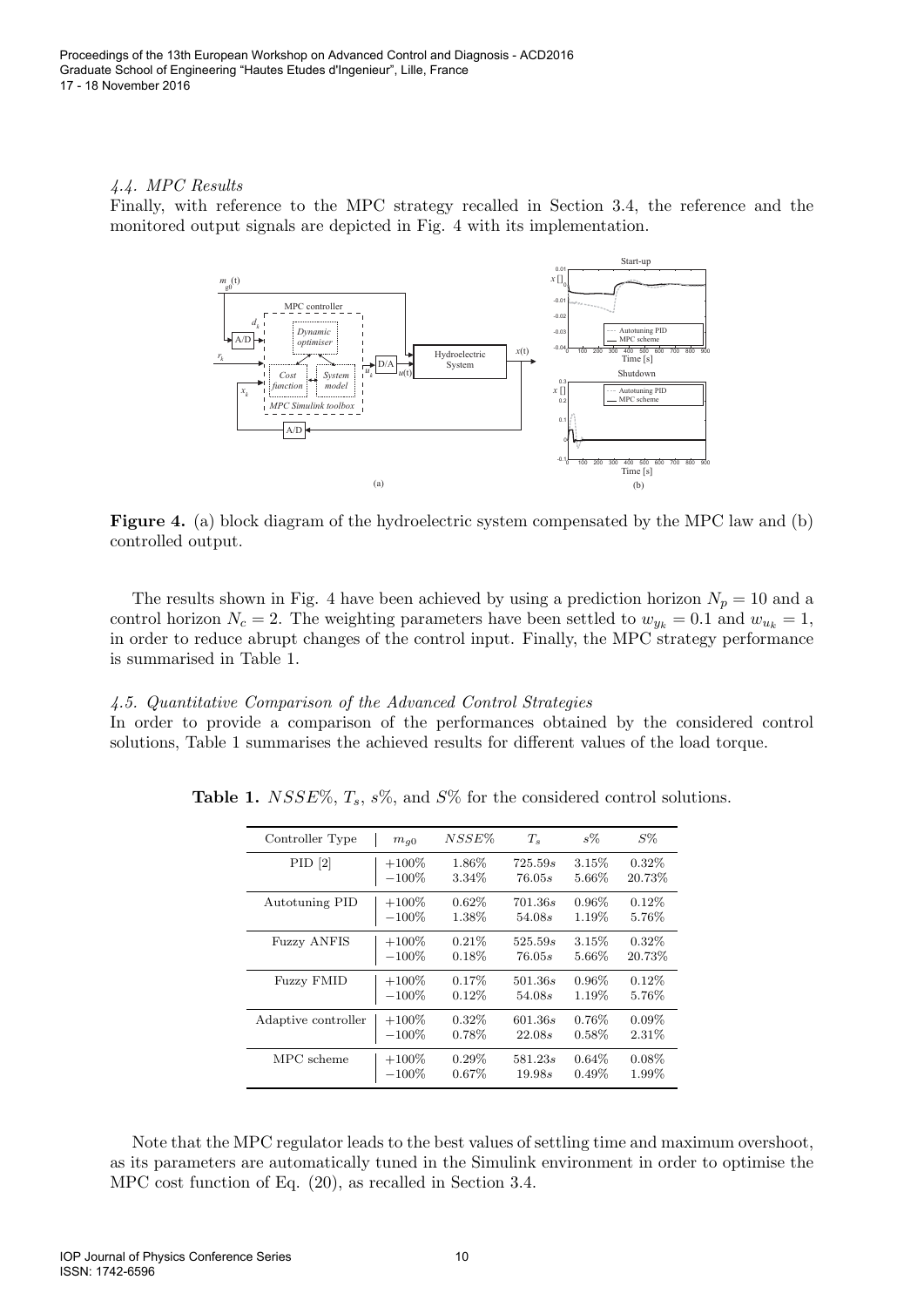# 5. Parameter Sensitivity Analysis

This section analyses the robustness features of the proposed controllers with respect to parameter variations. This analysis exploits the Monte–Carlo tool, as the control performance depends on the model–reality mismatch as well as on the input–output measurement errors. Therefore, the analysis has been performed by describing the hydroelectric model parameters as Gaussian stochastic processes with mean values corresponding to the nominal ones and standard deviations of  $\pm 20\%$ . The average NSSE% index values have been computed with 100 Monte– Carlo runs, and summarised in Table 2.

Table 2. Monte–Carlo analysis for the designed controllers: NSSE% average values with parameter variations.

| Controller type     | Torque value $m_{q0}$ | Average NSSE%   |  |
|---------------------|-----------------------|-----------------|--|
| PID $[2]$           | $+100\%$<br>$-100\%$  | 5.67%<br>20.67% |  |
|                     |                       |                 |  |
| Autotuning PID      | $+100\%$              | $1.35\%$        |  |
|                     | $-100\%$              | 10.59%          |  |
| <b>Fuzzy ANFIS</b>  | $+100\%$              | $1.22\%$        |  |
|                     | $-100\%$              | $0.96\%$        |  |
| <b>Fuzzy FMID</b>   | $+100\%$              | 1.01%           |  |
|                     | $-100\%$              | $0.41\%$        |  |
| Adaptive controller | $+100\%$              | 1.18%           |  |
|                     | $-100\%$              | 3.96%           |  |
| MPC scheme          | $+100\%$              | 0.19%           |  |
|                     | $-100\%$              | $0.22\%$        |  |

It is worth noting that, with reference to the values summarised in Table 2 achieved via the Monte–Carlo analysis, they can serve to compare the overall behaviour of the considered controllers in transient conditions with respect to the standard PID solution. Moreover, the values in Table 2 suggest that when the modelling of the dynamic system can be taken into account, the MPC scheme is preferred, even if an optimisation procedure is required. However, in the case of a system with modelling errors, after a certain amount of off–line learning, the fuzzy–based estimation error can fall below the value of the MPC–based scheme, as shown for the controller estimated via the FMID tool. On the other hand, the FMID controller achieves the best control capabilities. The adaptive approach takes advantage of its improved features, as it is able to track possible variations of the controlled system, but with quite complicated and not straightforward design procedures. The fuzzy–based schemes rely on the learning accumulated from off–line simulations, but the training stage can be computationally heavy. Regarding the standard PID control strategy, it is rather simple and straightforward, even if the achievable performances are quite limited. Similar results, but with application to different dynamic processes, were addressed by the same authors in [16, 17].

# 6. Conclusion

This paper addressed the design of advanced control strategies for a hydroelectric power plant modelled in the Matlab and Simulink environments. The hydraulic system consisted of a high water head and a penstock with upstream and downstream surge tanks and a Francis turbine. The nonlinear characteristics of hydraulic model were considered to simulate the hydraulic transients and to evaluate the behaviour of the proposed hydraulic turbine regulating systems. The suggested control methodologies were designed using data–driven and model–based